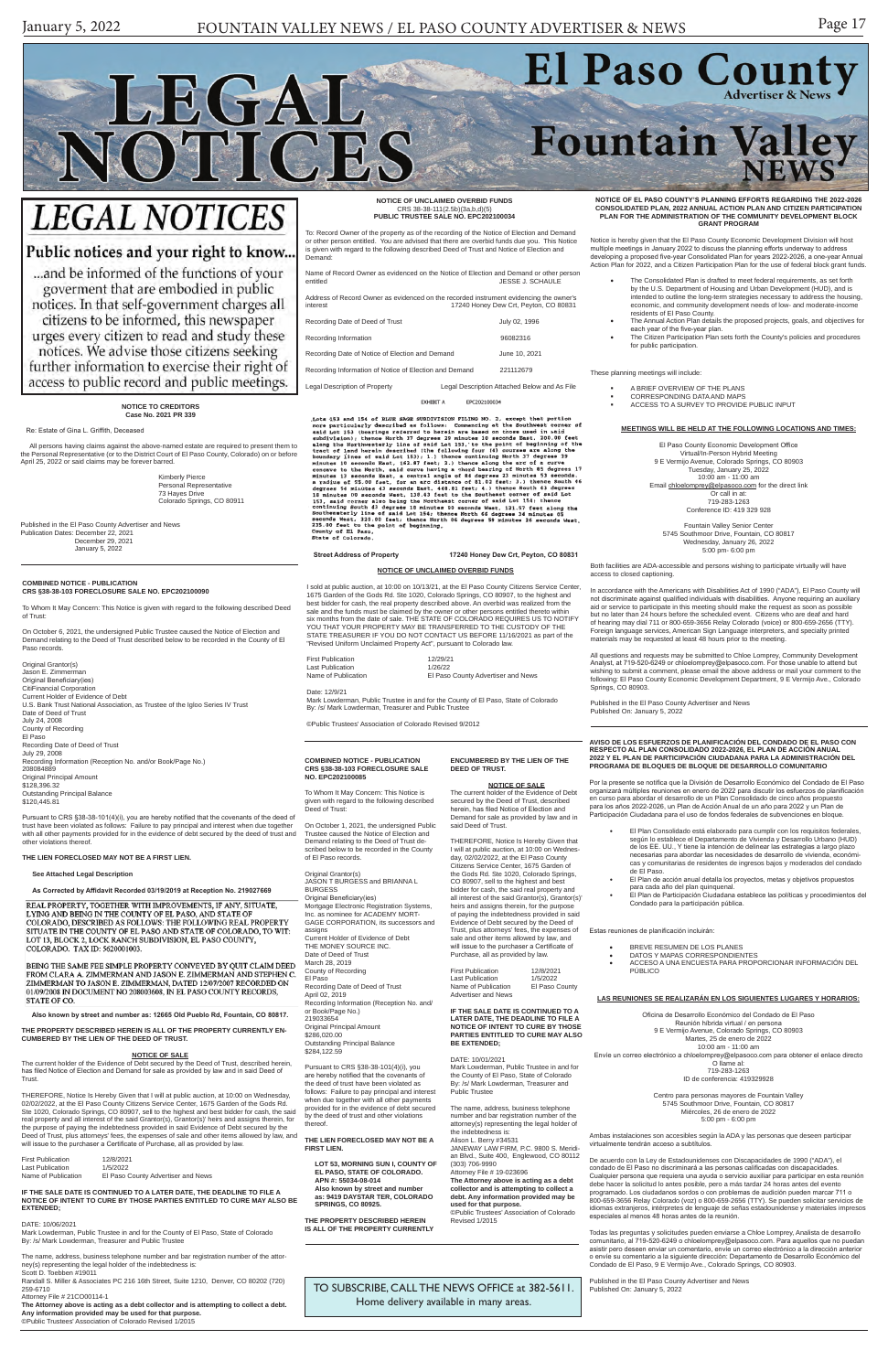#### **COMBINED NOTICE - PUBLICATION CRS §38-38-103 FORECLOSURE SALE NO. EPC202100092**

To Whom It May Concern: This Notice is given with regard to the following described Deed of Trust:

On October 13, 2021, the undersigned Public Trustee caused the Notice of Election and Demand relating to the Deed of Trust described below to be recorded in the County of El Paso records.

Original Grantor(s) W. Glenn Russell and Frances I. Russell Original Beneficiary(ies) Financial Freedom Senior Funding Corporation .<br>Current Holder of Evidence of Debt Bank of New York Mellon Trust Company, N.A. as Trustee for Mortgage Assets Management Series I Trust Date of Deed of Trust August 06, 2008 County of Recording El Paso Recording Date of Deed of Trust August 21, 2008 Recording Information (Reception No. and/ or Book/Page No.) 208094020 Original Principal Amount \$370,500.00

Outstanding Principal Balance \$264,069.31

Pursuant to CRS §38-38-101(4)(i), you are hereby notified that the covenants of the deed of trust have been violated as follows: the failure to make timely tax and/or insurance payments under said Deed of Trust and the Evidence of Debt secured thereby.

#### **THE LIEN FORECLOSED MAY NOT BE A FIRST LIEN.**

First Publication 12/15/2021<br>Last Publication 1/12/2022 Last Publication 1/12/2022 East Fabrication<br>Name of Publication Advertiser and News

**ALL THAT CERTAIN PARCEL OF LAND SITUATED IN THE COUNTY OF EL PASO, STATE OF COLORADO, BEING KNOWN AS LOT 1 IN PEAC-FUL VALLEY ESTATES, MORE FULLY DESCRIBED IN DEED RECEPTION NO. 203106813, DATED 05/13/2002, RECORDED 5/16/2003, EL PASO COUNTY RECORDS. Also known by street and number as: 6520 Lonewood Drive, Colorado Springs, CO 80925.**

**THE PROPERTY DESCRIBED HEREIN IS ALL OF THE PROPERTY CURRENTLY ENCUMBERED BY THE LIEN OF THE DEED OF TRUST.**

**NOTICE OF SALE** The current holder of the Evidence of Debt secured by the Deed of Trust, described herein, has filed Notice of Election and Demand for sale as provided by law and in said Deed of Trust.

rustee of Stanwich Mortgage Loan Trust Date of Deed of Trust December 18, 2007 County of Recording El Paso Recording Date of Deed of Trust December 26, 2007 Recording Information (Reception No. and/ or Book/Page No.) 207162383 Original Principal Amount \$196,850.00 Outstanding Principal Balance \$190,219.32

THEREFORE, Notice Is Hereby Given that I will at public auction, at 10:00 on Wednesday, 02/09/2022, at the El Paso County Citizens Service Center, 1675 Garden of the Gods Rd. Ste 1020, Colorado Springs, CO 80907, sell to the highest and best bidder for cash, the said real property and all interest of the said Grantor(s), Grantor(s)' heirs and assigns therein, for the purpose of paying the indebtedness provided in said Evidence of Debt secured by the Deed of Trust, plus attorneys' fees, the expenses of sale and other items allowed by law, and will issue to the purchaser a Certificate of Purchase, all as provided by law.

#### **IF THE SALE DATE IS CONTINUED TO A LATER DATE, THE DEADLINE TO FILE A NOTICE OF INTENT TO CURE BY THOSE PARTIES ENTITLED TO CURE MAY ALSO BE EXTENDED;**

DATE: 10/13/2021 Mark Lowderman, Public Trustee in and for the County of El Paso, State of Colorado By: /s/ Mark Lowderman, Treasurer and Public Trustee

First Publication 12/15/2021<br>Last Publication 1/12/2022 Last Publication 1/12/2022<br>Name of Publication El Paso County Name of Publication Advertiser and News

The name, address, business telephone number and bar registration number of the attorney(s) representing the legal holder of the indebtedness is: Ilene Dell'Acqua #31755 McCarthy & Holthus, LLP 7700 E. Arapahoe Road, Suite 230, Centennial, CO 80112 (877) 369-6122 Attorney File # CO-21-894805-LL **The Attorney above is acting as a debt collector and is attempting to collect a debt. Any information provided may be** 

The name, address, business telephone number and bar registration number of the attorney(s) representing the legal holder of the indebtedness is: Scott D. Toebben #19011 Randall S. Miller & Associates PC 216 16th Street, Suite 1210, Denver, CO 80202 (720) 259-6710 Attorney File # 20CO00141-3 **The Attorney above is acting as a debt collector and is attempting to collect a debt. Any information provided may be used for that purpose.**

**used for that purpose.** ©Public Trustees' Association of Colorado Revised 1/2015

#### **COMBINED NOTICE - PUBLICATION CRS §38-38-103 FORECLOSURE SALE NO. EPC202100094**

To Whom It May Concern: This Notice is given with regard to the following described Deed of Trust:

On October 13, 2021, the undersigned Public Trustee caused the Notice of Election and Demand relating to the Deed of Trust described below to be recorded in the County of El Paso records. Original Grantor(s) Charla Morrison Original Beneficiary(ies)

Mortgage Electronic Registration Systems, Inc., as nominee for Freedom Mortgage Corporation Current Holder of Evidence of Debt

Wilmington Savings Fund Society, FSB, as

Pursuant to CRS §38-38-101(4)(i), you are hereby notified that the covenants of the deed of trust have been violated as follows: Failure to pay principal and interest when due together with all other payments provided for in the evidence of debt secured by the deed of trust and other violations thereof.

#### **THE LIEN FORECLOSED MAY NOT BE A FIRST LIEN.**

First Publication 12/22/2021<br>Last Publication 1/19/2022 Last Publication 1/19/2022<br>Name of Publication El Paso County Name of Publication Advertiser and News

**Lot 84, The Heights at Cross Creek Filing No. 1, County of El Paso, State of Colorado Also known by street and number as: 7344 Sandy Springs Pt, Fountain, CO 80817.**

**THE PROPERTY DESCRIBED HEREIN IS ALL OF THE PROPERTY CURRENTLY ENCUMBERED BY THE LIEN OF THE** 

**DEED OF TRUST.**

#### **NOTICE OF SALE**

The current holder of the Evidence of Debt secured by the Deed of Trust, described herein, has filed Notice of Election and Demand for sale as provided by law and in said Deed of Trust.

THEREFORE, Notice Is Hereby Given that I will at public auction, at 10:00 on Wednes-day, 02/09/2022, at the El Paso County Citizens Service Center, 1675 Garden of the Gods Rd. Ste 1020, Colorado Springs, CO 80907, sell to the highest and best bidder for cash, the said real property and all interest of the said Grantor(s), Grantor(s)' heirs and assigns therein, for the purpose of paying the indebtedness provided in said Evidence of Debt secured by the Deed of Trust, plus attorneys' fees, the expenses of le and other items allowed by law, and will issue to the purchaser a Certificate of Purchase, all as provided by law.

**NOTICE OF SALE**<br>The current holder of the Evidence of Debt secured by the Deed of Trust, described herein, has filed Notice of Election and Demand for sale as provided by law and in

#### **IF THE SALE DATE IS CONTINUED TO A LATER DATE, THE DEADLINE TO FILE A NOTICE OF INTENT TO CURE BY THOSE PARTIES ENTITLED TO CURE MAY ALSO BE EXTENDED;**

#### DATE: 10/13/2021

Mark Lowderman, Public Trustee in and for the County of El Paso, State of Colorado By: /s/ Mark Lowderman, Treasurer and Public Trustee

©Public Trustees' Association of Colorado Revised 1/2015

#### **COMBINED NOTICE - PUBLICATION CRS §38-38-103 FORECLOSURE SALE NO. EPC202100095**

To Whom It May Concern: This Notice is given with regard to the following described Deed of Trust:

Original Grantor(s) THOMAS A. HOOK Original Beneficiary(ies) Mortgage Electronic Registration Systems, Inc., as Nominee for PLAZA HOME MORT-GAGE INC. Current Holder of Evidence of Debt COMMUNITY LOAN SERVICING, LLC, a Delaware Limited Liability Company Date of Deed of Trust January 26, 2015 County of Recording El Paso Recording Date of Deed of Trust January 30, 2015 Recording Information (Reception No. and/ or Book/Page No.) 215009301 Original Principal Amount \$150,000.00

> On October 19, 2021, the undersigned Public Trustee caused the Notice of Election and Demand relating to the Deed of Trust described below to be recorded in the County of El Paso records.

#### Original Grantor(s)

Jo Ann Monday Original Beneficiary(ies) Financial Freedom Senior Funding Corporation, a Subsidiary of Lehman Brothers Bank, FSB

Current Holder of Evidence of Debt Bank of New York Mellon Trust Company, N.A., as Trustee for Mortgage Assets Management Series I Trust

\$136,475.90 Pursuant to CRS §38-38-101(4)(i), you are hereby notified that the covenants of the deed of trust have been violated as follows: Failure to pay principal and interest when due together with all other payments provided for in the evidence of debt secured by the deed of trust and other violations

> Date of Deed of Trust August 18, 2003 County of Recording

El Paso Recording Date of Deed of Trust August 27, 2003 Recording Information (Reception No. and/ or Book/Page No.) 203199395 Original Principal Amount \$255,000.00 Outstanding Principal Balance \$199,098.54

**NOTICE OF SALE**<br>The current holder of the Evidence of Debt secured by the Deed of Trust, described herein, has filed Notice of Election and Demand for sale as provided by law and in said Deed of Trust.

> Pursuant to CRS §38-38-101(4)(i), you are hereby notified that the covenants of the deed of trust have been violated as follows: the failure to make timely tax and/or insurance payments under said Deed of Trust and the Evidence of Debt secured thereby.

#### **THE LIEN FORECLOSED MAY NOT BE A FIRST LIEN.**

**LOT 8 IN BLOCK 2 IN EASTCREST SUBDIVISION NO. 1 IN THE CITY OF COLORADO SPRINGS, COUNTY OF EL PASO, STATE OF COLORADO.** 

**\*Pursuant to that certain Affidavit Re: Scrivener's Error Pursuant to C.R.S.§38-35-109(5) recorded in the records of El Paso County, Colorado, on March 4, 2020 at Reception No. 220031524 to correct the legal description**

**Also known by street and number as: 4331 Eastcrest Circle West, Colorado Springs, CO 80916.**

**THE PROPERTY DESCRIBED HEREIN IS ALL OF THE PROPERTY CURRENTLY ENCUMBERED BY THE LIEN OF THE DEED OF TRUST.**

#### **NOTICE OF SALE**

Any person, association, company or corporation who has unpaid claims against the above contractor for or on account of the furnishing of labor, supplies used or consumed by such contractor or any of its subcontractors, in or about the performance of said work, may file a claim against said contractor at any time up to and including said time of such final settlement on said date stated above.

> The current holder of the Evidence of Debt secured by the Deed of Trust, described herein, has filed Notice of Election and Demand for sale as provided by law and in said Deed of Trust.

THEREFORE, Notice Is Hereby Given that I will at public auction, at 10:00 on Wednesday, 02/16/2022, at the El Paso County Citizens Service Center, 1675 Garden of the Gods Rd. Ste 1020, Colorado Springs, CO 80907, sell to the highest and best bidder for cash, the said real property and all interest of the said Grantor(s), Grantor(s)' heirs and assigns therein, for the purpose of paying the indebtedness provided in said Evidence of Debt secured by the Deed of Trust, plus attorneys' fees, the expenses of sale and other items allowed by law, and will issue to the purchaser a Certificate of Purchase, all as provided by law.

First Publication 12/29/2021<br>Last Publication 1/26/2022 Last Publication

 All persons having claims against the above-named estate are required to present them to All persons having claims against the above-named estate are required to present them to the Personal Representative (or to the District Court of El Paso County, Colorado) on or before

#### **IF THE SALE DATE IS CONTINUED TO A LATER DATE, THE DEADLINE TO FILE A NOTICE OF INTENT TO CURE BY THOSE PARTIES ENTITLED TO CURE MAY ALSO BE EXTENDED;**

#### DATE: 10/19/2021

the Personal Representative (or to the District Court of El Paso County, Colorado) on or before April 29, 2022 or said claims may be forever barred. April 30, 2022 or said claims may be forever barred.

> Mark Lowderman, Public Trustee in and for the County of El Paso, State of Colorado By: /s/ Mark Lowderman, Treasurer and Public Trustee

The name, address, business telephone number and bar registration number of the attorney(s) representing the legal holder of the indebtedness is: Ilene Dell'Acqua #31755 McCarthy & Holthus, LLP 7700 E. Arapahoe Road, Suite 230, Centennial, CO 80112 (877) 369-6122 Attorney File # CO-21-894794-LL **The Attorney above is acting as a debt collector and is attempting to collect a debt. Any information provided may be used for that purpose.** ©Public Trustees' Association of Colorado Revised 1/2015

## **COMBINED NOTICE - PUBLICATION CRS §38-38-103 FORECLOSURE SALE NO. EPC202100093**

To Whom It May Concern: This Notice is given with regard to the following described Deed of Trust:

On October 13, 2021, the undersigned Public Trustee caused the Notice of Election and Demand relating to the Deed of Trust ribed below to be recorded in the County of El Paso records.

Original Grantor(s) Walford A Galloway Jr. Original Beneficiary(ies) Mortgage Electronic Registration Systems, Inc., as nominee for Cherry Creek Mortgage CO., Inc.

Current Holder of Evidence of Debt Wilmington Savings Fund Society, FSB, as Trustee of Quercus Mortgage Investment

Trust Date of Deed of Trust July 07, 2009 County of Recording

El Paso Recording Date of Deed of Trust July 07, 2009 Recording Information (Reception No. and/ or Book/Page No.)

209078301 Original Principal Amount \$175,698.00 Outstanding Principal Balance \$192,400.61

First Publication 1/5/2022 Last Publication 2/2/2022<br>Name of Publication El Paso County Name of Publication Advertiser and News

Pursuant to CRS §38-38-101(4)(i), you are hereby notified that the covenants of the deed of trust have been violated as follows: Failure to pay principal and interest when due together with all other payments provided for in the evidence of debt secured by the deed of trust and other violations thereof.

**THE LIEN FORECLOSED MAY NOT BE A FIRST LIEN.**

**Lot 133 in Countryside Subdivision Filing No. 8, in the City of Fountain, El Paso County, Colorado Also known by street and number as: 1053 Swayback Drive, Fountain, CO 80817.**

**THE PROPERTY DESCRIBED HEREIN IS ALL OF THE PROPERTY CURRENTLY**  **ENCUMBERED BY THE LIEN OF THE** 

**DEED OF TRUST.**

said Deed of Trust.

THEREFORE, Notice Is Hereby Given that I will at public auction, at 10:00 on Wednes-day, 02/09/2022, at the El Paso County Citizens Service Center, 1675 Garden of the Gods Rd. Ste 1020, Colorado Springs, CO 80907, sell to the highest and best bidder for cash, the said real property and all interest of the said Grantor(s), Grantor(s)' heirs and assigns therein, for the purpose of paying the indebtedness provided in said Evidence of Debt secured by the Deed of Trust, plus attorneys' fees, the expenses of sale and other items allowed by law, and will issue to the purchaser a Certificate of Purchase, all as provided by law. First Publication 12/15/2021 Last Publication 1/12/2022<br>Name of Publication El Paso County Name of Publication El Paso County Advertiser and News **IF THE SALE DATE IS CONTINUED TO A LATER DATE, THE DEADLINE TO FILE A NOTICE OF INTENT TO CURE BY THOSE PARTIES ENTITLED TO CURE MAY ALSO** 

**BE EXTENDED;** DATE: 10/13/2021

Mark Lowderman, Public Trustee in and for the County of El Paso, State of Colorado By: /s/ Mark Lowderman, Treasurer and

Public Trustee

The name, address, business telephone number and bar registration number of the attorney(s) representing the legal holder of

the indebtedness is: Scott D. Toebben #19011

Randall S. Miller & Associates PC 216 16th Street, Suite 1210, Denver, CO 80202

(720) 259-6710

Attorney File # 20CO00139-3 **The Attorney above is acting as a debt collector and is attempting to collect a debt. Any information provided may be** 

**used for that purpose.**

©Public Trustees' Association of Colorado Revised 1/2015

#### **COMBINED NOTICE - PUBLICATION CRS §38-38-103 FORECLOSURE SALE NO. EPC202100096**

To Whom It May Concern: This Notice is given with regard to the following described Deed of Trust:

On October 25, 2021, the undersigned Public Trustee caused the Notice of Election and Demand relating to the Deed of Trust described below to be recorded in the County of El Paso records.

Outstanding Principal Balance

thereof. **THE LIEN FORECLOSED MAY NOT BE A FIRST LIEN.**

**LOT 17, MILLER'S CROSSING FILING NO. 3, CITY OF COLORADO SPRINGS, COUNTY OF EL PASO, STATE OF COLORADO. Also known by street and number as: 4668 Clinebell Lane, Colorado Springs, CO 80916.**

**THE PROPERTY DESCRIBED HEREIN IS ALL OF THE PROPERTY CURRENTLY** 

**ENCUMBERED BY THE LIEN OF THE DEED OF TRUST.**

> THEREFORE, Notice Is Hereby Given that I will at public auction, at 10:00 on Wednes-day, 02/23/2022, at the El Paso County Citizens Service Center, 1675 Garden of the Gods Rd. Ste 1020, Colorado Springs, CO 80907, sell to the highest and best bidder for cash, the said real property and all interest of the said Grantor(s), Grantor(s)' heirs and assigns therein, for the purpose of paying the indebtedness provided in said Evidence of Debt secured by the Deed of Trust, plus attorneys' fees, the expenses of sale and other items allowed by law, and will issue to the purchaser a Certificate of Purchase, all as provided by law.

Name of Publication El Paso County Advertiser and News

**IF THE SALE DATE IS CONTINUED TO A LATER DATE, THE DEADLINE TO FILE A** 

**NOTICE OF INTENT TO CURE BY THOSE PARTIES ENTITLED TO CURE MAY ALSO BE EXTENDED;**

#### DATE: 10/25/2021

Mark Lowderman, Public Trustee in and for the County of El Paso, State of Colorado

By: /s/ Mark Lowderman, Treasurer and

Public Trustee The name, address, business telephone number and bar registration number of the attorney(s) representing the legal holder of the indebtedness is: Karen J. Radakovich #11649 Frascona Joiner Goodman and Greenstein PC 4750 Table Mesa Dr, Boulder, CO 80305-5500 (303) 494-3000 Attorney File # 7192-14490 **The Attorney above is acting as a debt collector and is attempting to collect a debt. Any information provided may be used for that purpose.**<br>©Public Trustees' Assoc es' Association of Colorado Revised 1/2015

### **NOTICE OF FINAL PAYMENT**

#### **CONTRACT NO.: 21-079 JUDICIAL COMPLEX GLASS WALL REPAIR**

Notice is hereby given that Final Payment for the work contracted by **Wells and West General Contractors, Inc.** for the Judicial Complex Glass Wall Repair for the El Paso County Facilities & Strategic Infrastructure Management Department will be made on or after the **12th day of January, 2022**.

A verified statement of amount due and unpaid on account of such claim must be filed with the Clerk to the Board of County Commissioners located at 1675 Garden of the Gods Road, Colorado Springs, CO 80907 and a copy sent to the CONTRACTS and PROCUREMENT DIVISION at the following address:

> **EL PASO COUNTY CONTRACTS and PROCUREMENT DIVISION 15 E VERMIJO COLORADO SPRINGS CO 80903**

> > BY: /s/ TRACI GORMAN, CPPO, CPPB, MANAGER

Published in the El Paso County Advertiser and News Publication Dates: December 29, 2021 January 5, 2022

#### **NOTICE TO CREDITORS Case No. 2021 PR 31663**

Re: Estate of Lyla E. Lucchesi, aka Lyla Elizabeth Lucchesi, Deceased

Mark T. Elliott

409 N. Tejon St., Ste. 111 P.O. Box 1658 Colorado Springs, CO 80901 /s/ Henry B. Eastland

Henry B. Eastland, #3401 Henry B. Eastland, P.C. Attorney for the Personal Representative 320 E. Costilla Street Colorado Springs, CO 80903 Telephone: (719) 578-0035

Published in the El Paso County Advertiser and News Publication Dates: December 29, 2021 January 5, 2022 January 12, 2022

#### **NOTICE TO CREDITORS Case No. 2021 PR 31609**

 Re: Estate of Joel Armond Newton, Jr., aka Joel A. Newton, Jr., aka Joel Newton, Jr., aka Joel Armond Newton, aka Joel A. Newton, aka Joel Newton, Deceased

> Sandra Rose Mericka, Personal Representative c/o Brian Hedberg, Esq. 6950 E. Belleview Ave., Ste. 202 Greenwood Village, CO 80111

/s/ Brian Hedberg

Brian Hedberg, Esq. #37907 Attorney for the Personal Representative 6950 E. Belleview Ave., Ste. 202 Greenwood Village, CO 80111 Telephone: (303) 284-3872 E-mail: brian@hedberglawfirm.com

Published in the El Paso County Advertiser and News Publication Dates: December 29, 2021 January 5, 2022

January 12, 2022

**COMBINED NOTICE - PUBLICATION CRS §38-38-103 FORECLOSURE SALE NO. EPC202100108**

To Whom It May Concern: This Notice is given with regard to the following described Deed of Trust:

On November 3, 2021, the undersigned Public Trustee caused the Notice of Election and Demand relating to the Deed of Trust described below to be recorded in the County of El Paso records. Original Grantor(s) Charles Ciaramitaro and Allison Ciaramitaro Original Beneficiary(ies) MORTGAGE ELECTRONIC REGISTRA-TION SYSTEMS, INC. AS NOMINEE FOR NEST HOME LENDING, LLC. ITS SUCCESSORS AND ASSIGNS Current Holder of Evidence of Debt LAKEVIEW LOAN SERVICING, LLC Date of Deed of Trust May 10, 2018<br>County of Rec nty of Recording El Paso d of Tru May 16, 2018 Recording Information (Reception No. and/ or Book/Page No.) 218056013 Original Principal Amount \$432,889.00 Outstanding Principal Balance \$425,064.85

Pursuant to CRS §38-38-101(4)(i), you are hereby notified that the covenants of the deed of trust have been violated as follows: Failure to pay principal and interest when due together with all other payments provided for in the evidence of debt secured by the deed of trust and other violations thereof.

#### **THE LIEN FORECLOSED MAY NOT BE A FIRST LIEN.**

**LOT 166, CUMBERLAND GREEN FILING NO. 3, IN THE CITY OF FOUN-TAIN, COUNTY OF EL PASO, STATE OF COLORADO.**

**PARCEL ID NUMBER: 55324-13-002 Also known by street and number as: 9360 Streamside Trail, Fountain, CO 80817.**

#### **THE PROPERTY DESCRIBED HEREIN**

**IS ALL OF THE PROPERTY CURRENTLY ENCUMBERED BY THE LIEN OF THE DEED OF TRUST.**

#### **NOTICE OF SALE**

The current holder of the Evidence of Debt secured by the Deed of Trust, described herein, has filed Notice of Election and Demand for sale as provided by law and in said Deed of Trust.

THEREFORE, Notice Is Hereby Given that I will at public auction, at 10:00 on Wednesday, 03/02/2022, at the El Paso County Citizens Service Center, 1675 Garden of the Gods Rd. Ste 1020, Colorado Springs, CO 80907, sell to the highest and best bidder for cash, the said real property and all interest of the said Grantor(s), Grantor(s)' heirs and assigns therein, for the purpose of paying the indebtedness provided in said Evidence of Debt secured by the Deed of Trust, plus attorneys' fees, the expenses of sale and other items allowed by law, and will issue to the purchaser a Certificate of Purchase, all as provided by law.

**IF THE SALE DATE IS CONTINUED TO A LATER DATE, THE DEADLINE TO FILE A NOTICE OF INTENT TO CURE BY THOSE PARTIES ENTITLED TO CURE MAY ALSO BE EXTENDED;**

#### DATE: 11/03/2021

Mark Lowderman, Public Trustee in and for the County of El Paso, State of Colorado By: /s/ Mark Lowderman, Treasurer and Public Trustee

The name, address, business telephone number and bar registration number of the attorney(s) representing the legal holder of the indebtedness is:

David R. Doughty #40042 JANEWAY LAW FIRM, P.C. 9800 S. Meridi-an Blvd., Suite 400, Englewood, CO 80112 (303) 706-9990

Attorney File # 21-026043

**The Attorney above is acting as a debt collector and is attempting to collect a debt. Any information provided may be used for that purpose.** ©Public Trustees' Association of Colorado

Revised 1/2015